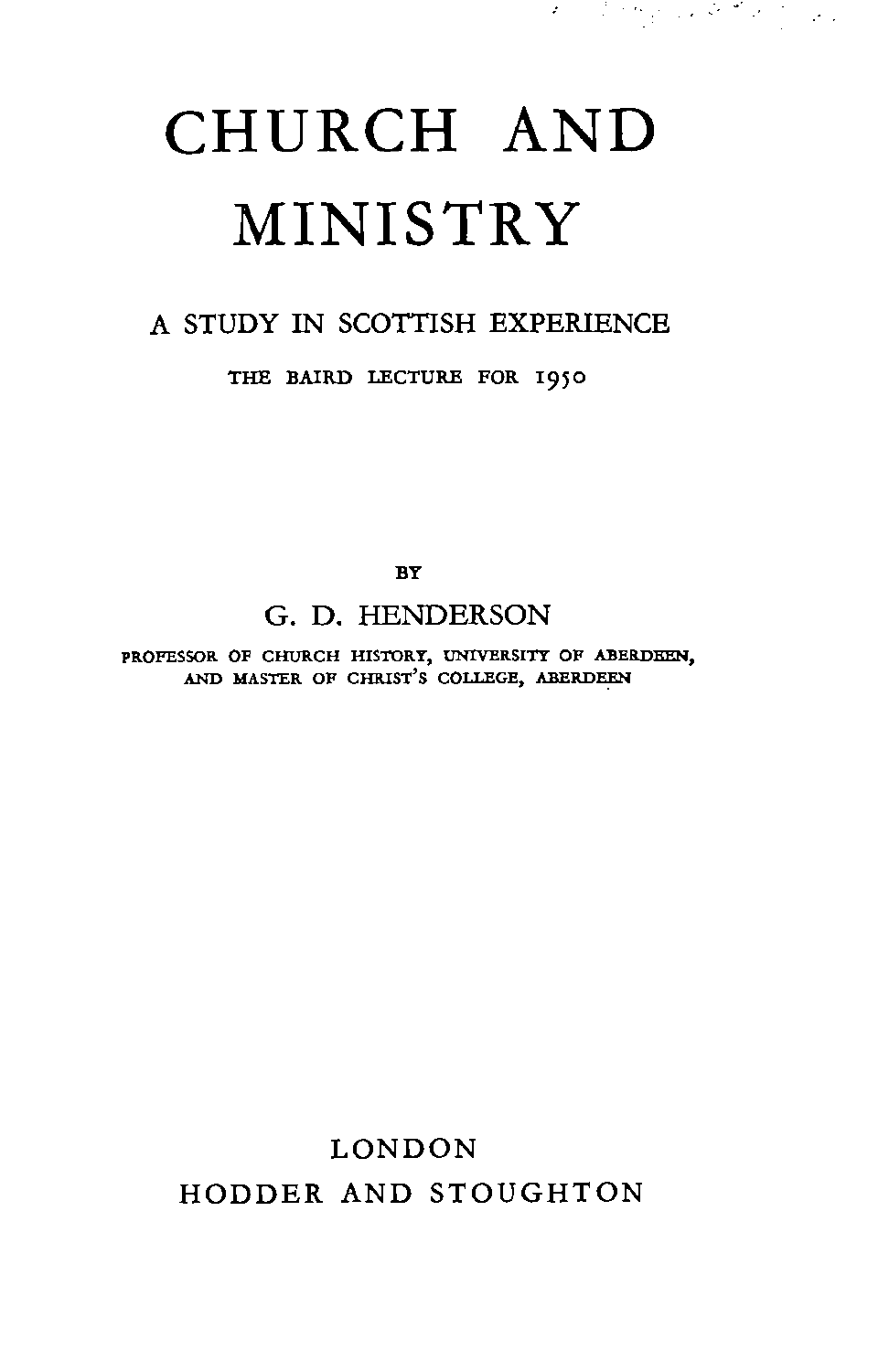HE lectures upon which this volume is based were delivered T at Chnst's . College, Aberdeen, in 1950 under the auspices of the Baird Trust. The author is happy to have been selected by the Trustees to attempt this task, and glad to have the opportunity of thus making some contribution towards the discussion of one of the most **vital** and practical and urgent of ecclesiastical problems.

"Church and Ministry" is a topic that **has** recently occupied the attention of many writers and of almost every religious body. The dreams of this generation seem all to be of community, and the dramatic formation of the World Council of Churches in the autumn of 1948 marked a notable advance in the direction of something more like oneness **than** has been known to recent centuries. In the interest of the more effectual co-operation which our times manifestly require, it is of grave moment that reliable information with regard to the doctrine and practice of the various Churches should be made generally available, for the difficulties of the situation have been aggravated by misunderstandings that have had their origin in mutual ignorance. It is also a pressing necessity that the several religious communities should clarify their minds **as** to their position with respect to doctrine, worship and government in relation both to their own historic standards and to those of others, **as** well as with reference to existing world conditions and needs, and that they be prepared to face the facts revealed. Such Conferences on Faith and Order as those held at Lausanne in 1927 and Edinburgh **in**  1937 have been valuable in these connections, but too few persons in the various Churches are as yet seriously and actively interested, and there is still a long distance to travel.

Variety is plainly **as** much God-appointed as Unity: this is clear from the metaphor of the Body which is so prominent in these discussions. But, obviously, variety by itself is no ideal. It represents vitality, but makes one think of Rousseau's phrase, *"hvlanf d'amow* sans **objet,"** and the situation demands control. We are called upon energetically to play our individual and denominational and national part, but to do so in purposeful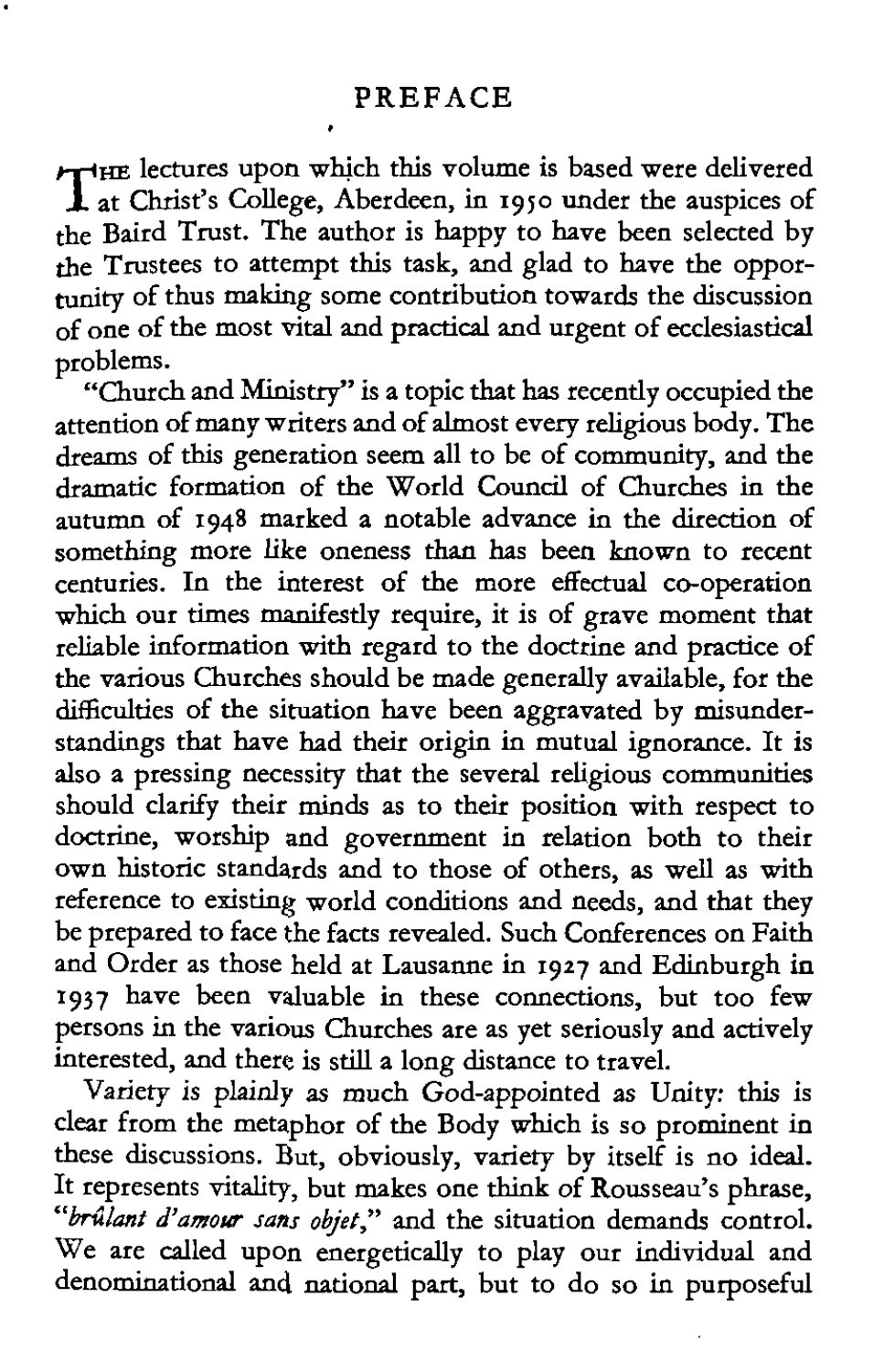combination even to the point of sacrifice, to the glory of God. We must offer all that we have it in us to give of our own to the enrichment of the spiritual life of the world, and we should be one body in Christ.

The present effort to treat of some aspects of this subject can claim no official standing, and is merely put forward as the result of one individual's observation and reflection; but it is hoped that it may furnish members of the Church of Scotland with a number of things to think about, and may convey to interested parties in other Churches a fairly balanced statement of the positions to which experience has led the Church of Scotland, with some of the reasons annexed and the principles involved. Our mistakes will present plain warnings, nor is it likely that such judgments as have been sound and such emphases as have been imperative will be so overstated as to be misleading. The history of a representative Church should have some general significance; and something will have been achieved if this survey helps in any way towards a better understanding among the Churches.

In the text quotations have, where thought desirable, been modernised, and in the Notes and References at the end of the volume the reference in the case of foreign works has generally been given to English translations where these were accessible.